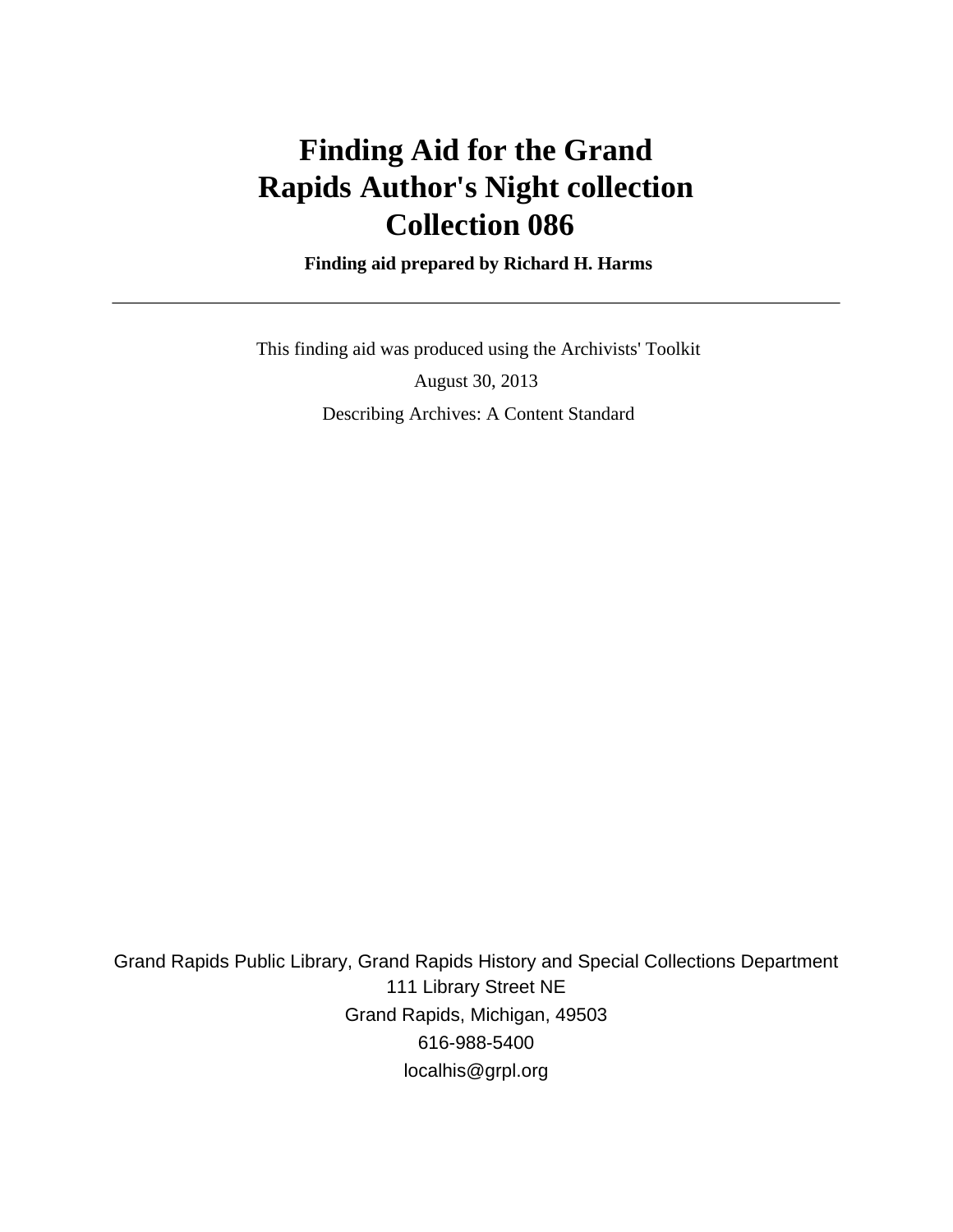# **Table of Contents**

 $\overline{\phantom{a}}$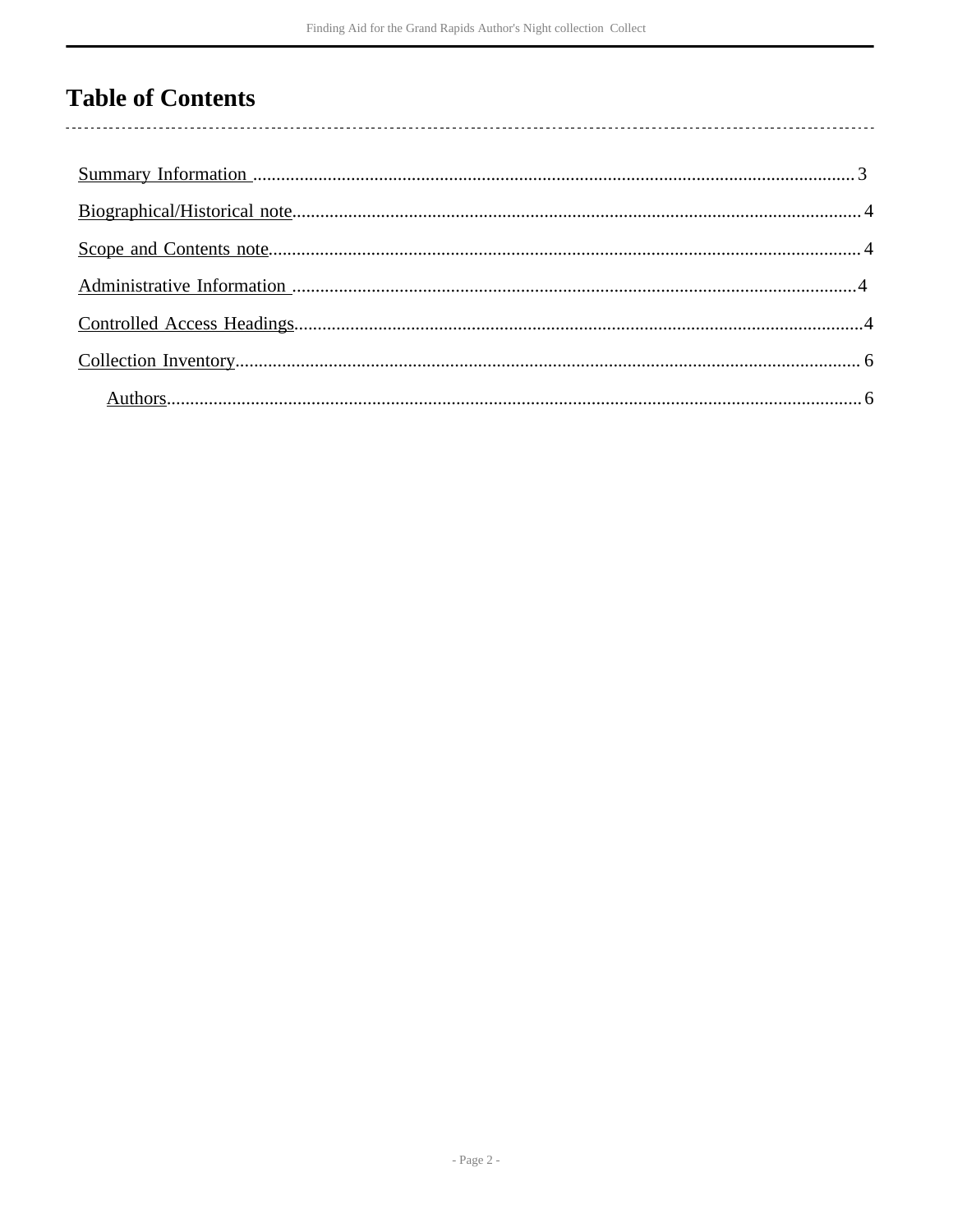# <span id="page-2-0"></span>**Summary Information**

| <b>Repository</b> | Grand Rapids Public Library, Grand Rapids History and Special<br><b>Collections Department</b>                                                                                                                                                                                                                                                                                                                                                                                                                   |
|-------------------|------------------------------------------------------------------------------------------------------------------------------------------------------------------------------------------------------------------------------------------------------------------------------------------------------------------------------------------------------------------------------------------------------------------------------------------------------------------------------------------------------------------|
| <b>Title</b>      | Grand Rapids Authors' Night collection                                                                                                                                                                                                                                                                                                                                                                                                                                                                           |
| Date [inclusive]  | 1934-1935                                                                                                                                                                                                                                                                                                                                                                                                                                                                                                        |
| <b>Extent</b>     | 0.42 Linear feet One box                                                                                                                                                                                                                                                                                                                                                                                                                                                                                         |
| Language          | English                                                                                                                                                                                                                                                                                                                                                                                                                                                                                                          |
| <b>Abstract</b>   | The Grand Rapids Authors' Night collection consists of biographic,<br>bibliographic and photographic data on living (in 1934-1935) authors<br>whose works were in the Grand Rapids Public Library, Grand Rapids,<br>Michigan. Criteria for inclusion was that the author had to have resided in<br>Grand Rapids or the work had to take place in or be about Grand Rapids.<br>The source of the materials included is this collection is unknown, and<br>documents only a small segment of Grand Rapids authors. |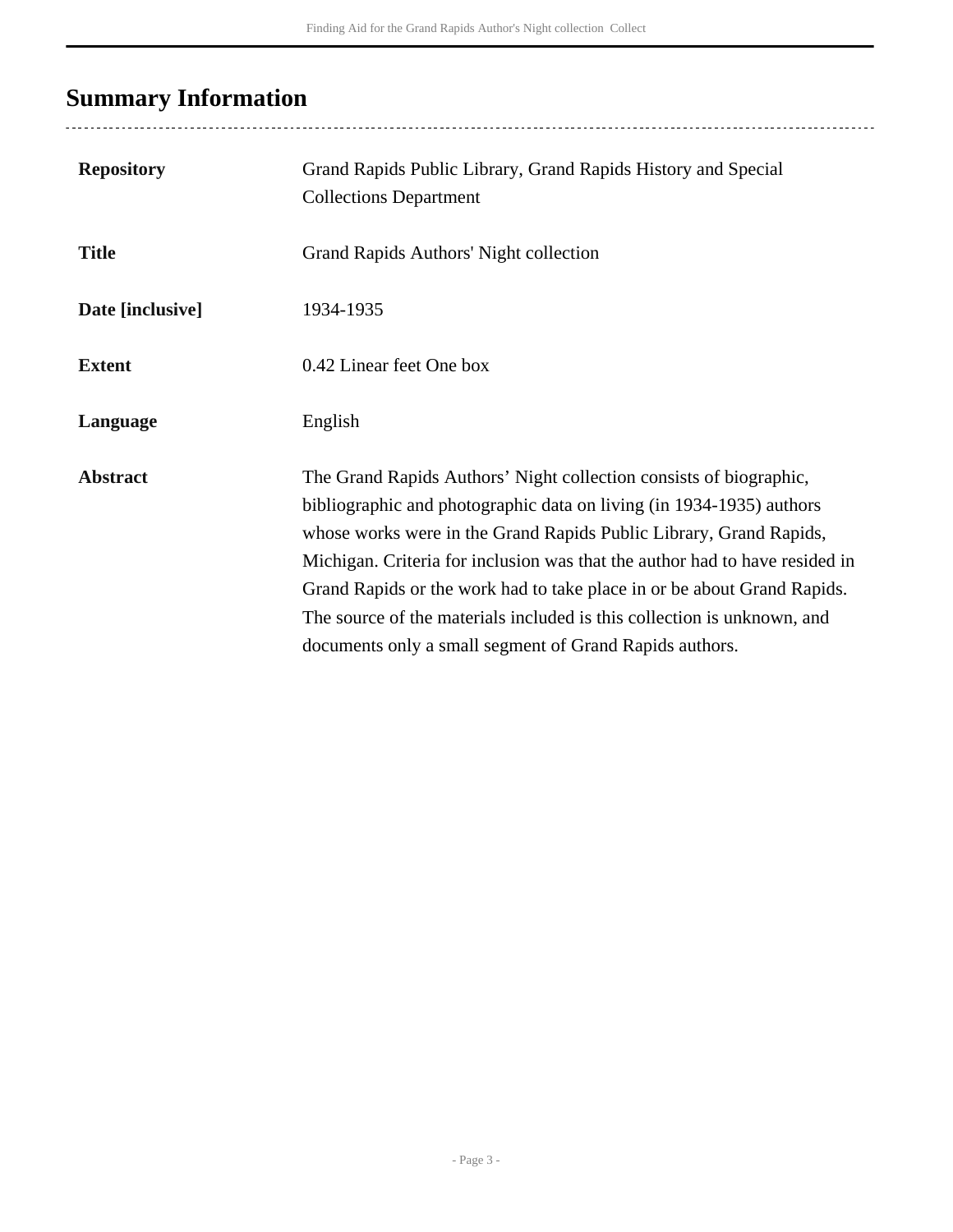## <span id="page-3-0"></span>**Biographical/Historical note**

The material was collected and assembled by unknown people and deposited in the Grand Rapids Public Library. Presumably Samuel H. Ranck, City Librarian at the time, was centrally involved but no records remain to confirm this. The authors night was held 16 November 1934, with a supplementary list produced 20 February 1935.

### <span id="page-3-1"></span>**Scope and Contents note**

Consists of biographic, bibliographic and photographic data on living (in 1934-35) authors whose original material was in the Grand Rapids (Mich.) Public Library. Criteria for inclusion was the author had to have resided in Grand Rapids or the work had to take place in or be about Grand Rapids. Grand Rapids Public Library manuscript collection #53, the Maurice La Claire Portraits also contains images of Grand Rapids authors.

### <span id="page-3-2"></span>**Administrative Information**

#### **Publication Information**

Grand Rapids Public Library, Grand Rapids History and Special Collections Department

#### **Immediate Source of Acquisition note**

Donor and accession number unknown.

## <span id="page-3-3"></span>**Controlled Access Headings**

**Genre(s)**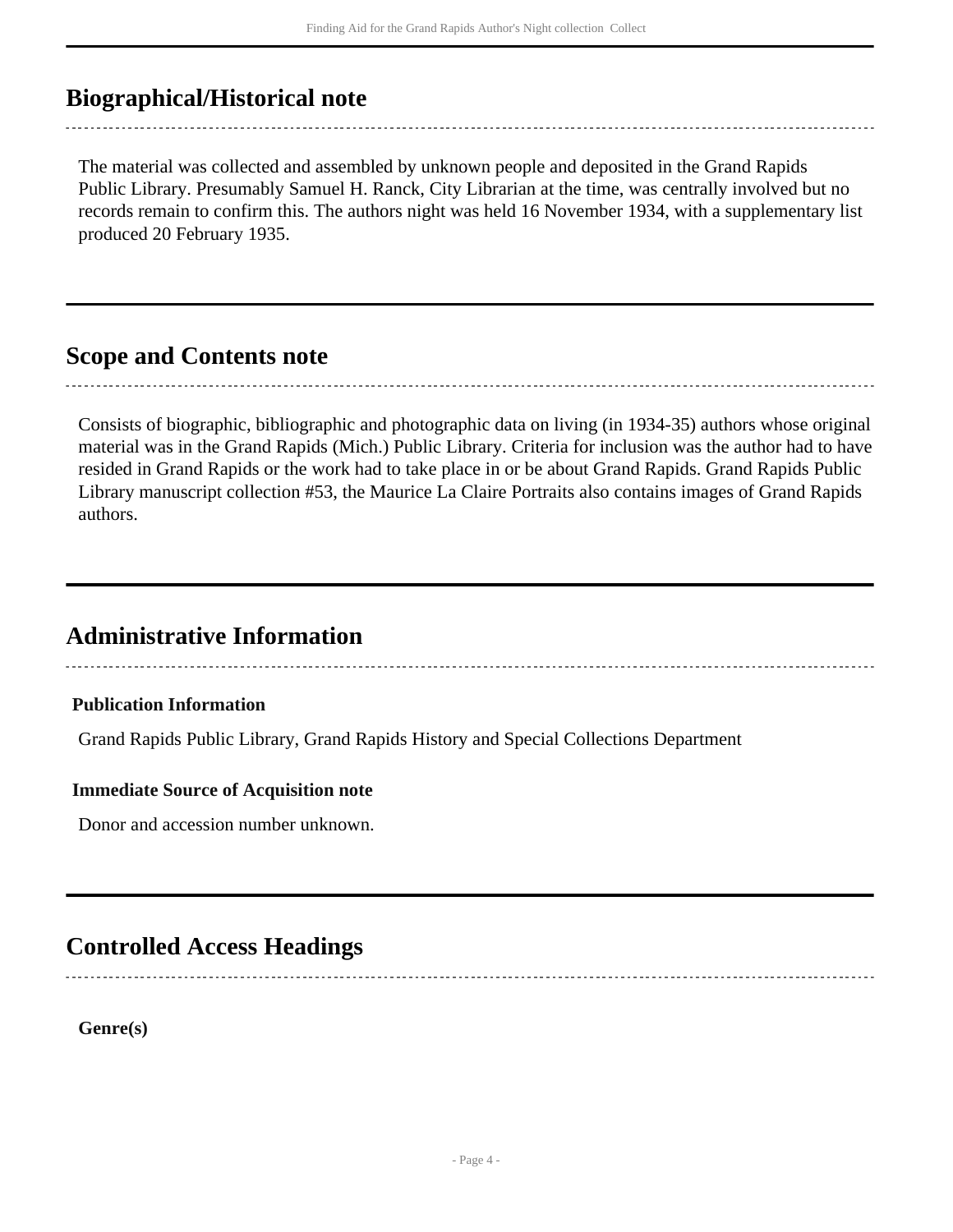• records (documents)

### **Geographic Name(s)**

• Grand Rapids (Mich.) -- History

### **Subject(s)**

• Authors, American -- Michigan -- Grand Rapids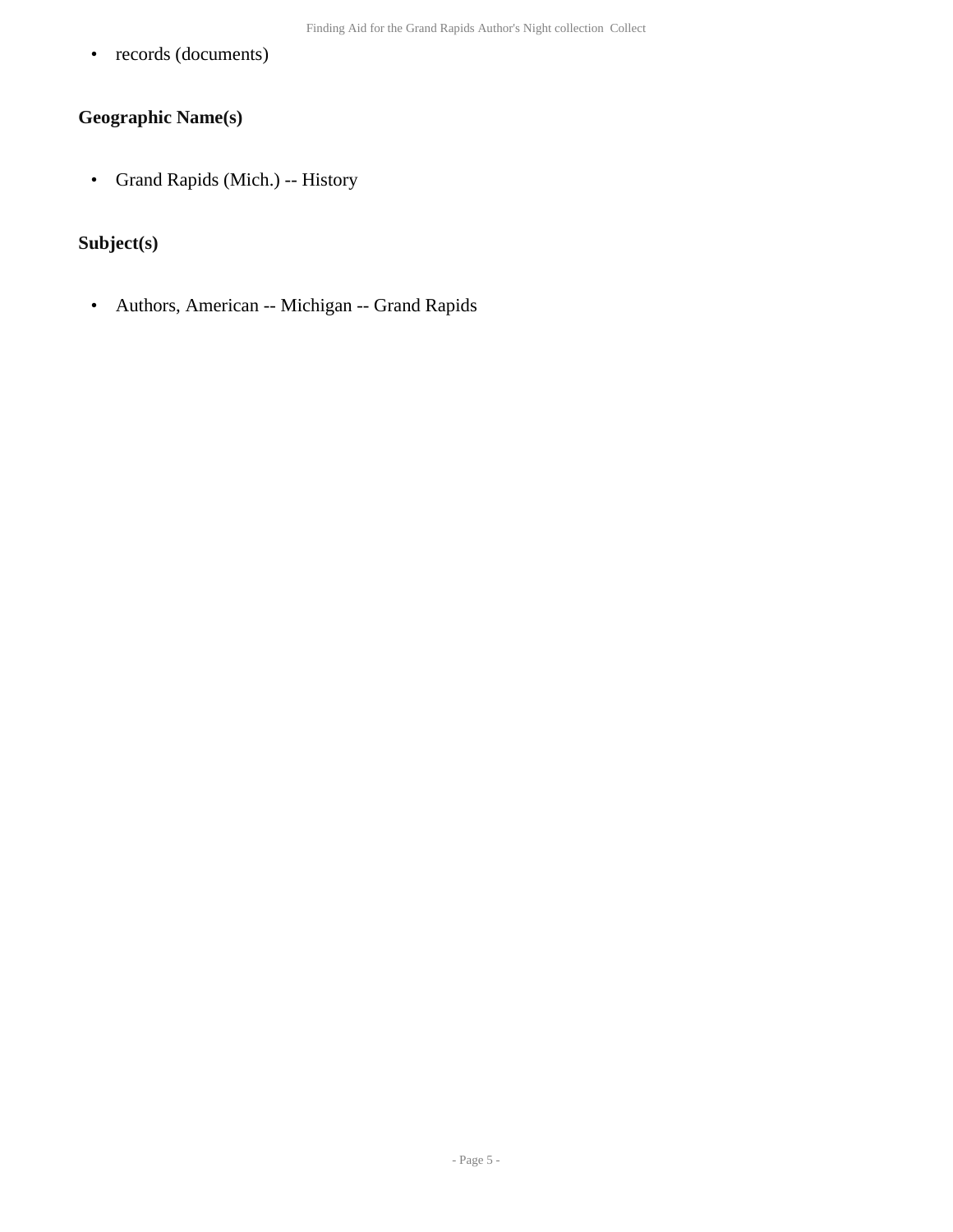## <span id="page-5-0"></span>**Collection Inventory**

<span id="page-5-1"></span>

|                                      | <b>Box</b>     | Folder         |
|--------------------------------------|----------------|----------------|
| Introduction, 1934-1935.             | $\mathbf{1}$   | $\mathbf{1}$   |
| <b>Authors</b>                       |                |                |
|                                      | <b>Box</b>     | Folder         |
| Abbott, Athelyn Theresa - Bi, Bl, P* | $\mathbf{1}$   | $\overline{2}$ |
| Allen, George Henry - Bi, Bl, P      | $\overline{1}$ | 3              |
| Austin, John - Bi, Bl, P             | $\,1$          | $\overline{4}$ |
| Ball, Lucy - Bi, Bl, P               | $\mathbf{1}$   | 5              |
| Barker, Charles E. - Bl              | $\mathbf{1}$   | $\sqrt{6}$     |
| Barnaby, Horace T. - Bi, Bl, P       | $\mathbf{1}$   | $\overline{7}$ |
| Barr, Henrietta Cherry - Bi, Bl      | $\mathbf{1}$   | 8              |
| Batts, John Thomas - Bl              | $\mathbf{1}$   | 8              |
| Benjamin, Thomas - Bl                | $\mathbf{1}$   | 8              |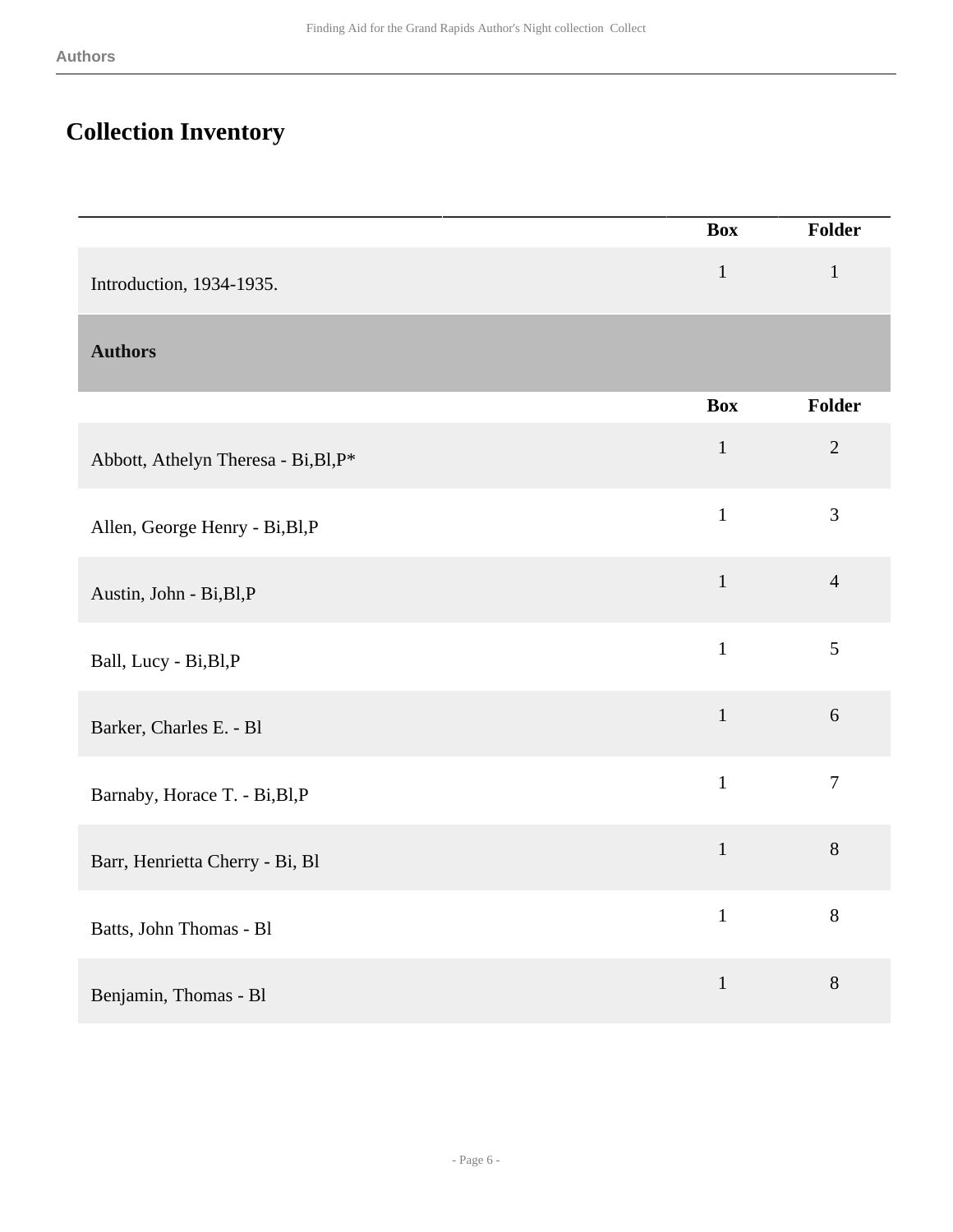| Bennet, Henry E. - Bl           | $\mathbf{1}$ | $8\,$ |
|---------------------------------|--------------|-------|
| Barnes, Raymond F. - Bl,P       | $\mathbf{1}$ | 9     |
| Bergsma, Stuart - Bl,P          | $\mathbf{1}$ | 10    |
| Berhage, Martin - Bi, Bl, P     | $\mathbf 1$  | 11    |
| Blakeman, Charles Elisher - Bl  | $\mathbf{1}$ | 12    |
| Broene, Johannes - Bi, Bl       | $\mathbf{1}$ | 13    |
| Campbell, Ruth - Bl             | $\mathbf{1}$ | 13    |
| Caro, Leo A. - Bi, Bl, P        | $\mathbf{1}$ | 14    |
| Clute, William Kent - Bi, Bl, P | $\mathbf{1}$ | 15    |
| Cook, Ezra Albert - Bi, Bl, P   | $\mathbf{1}$ | 16    |
| Coors, D. Stanley - Bl          | $\mathbf 1$  | 17    |
| Creswell, Harry L. - Bi, Bl, P  | $\mathbf{1}$ | 18    |
| Danhof, Ralph John - Bi, Bl     | $\mathbf{1}$ | 19    |
| Davidson, George I. - Bi, Bl    | $\mathbf{1}$ | 20    |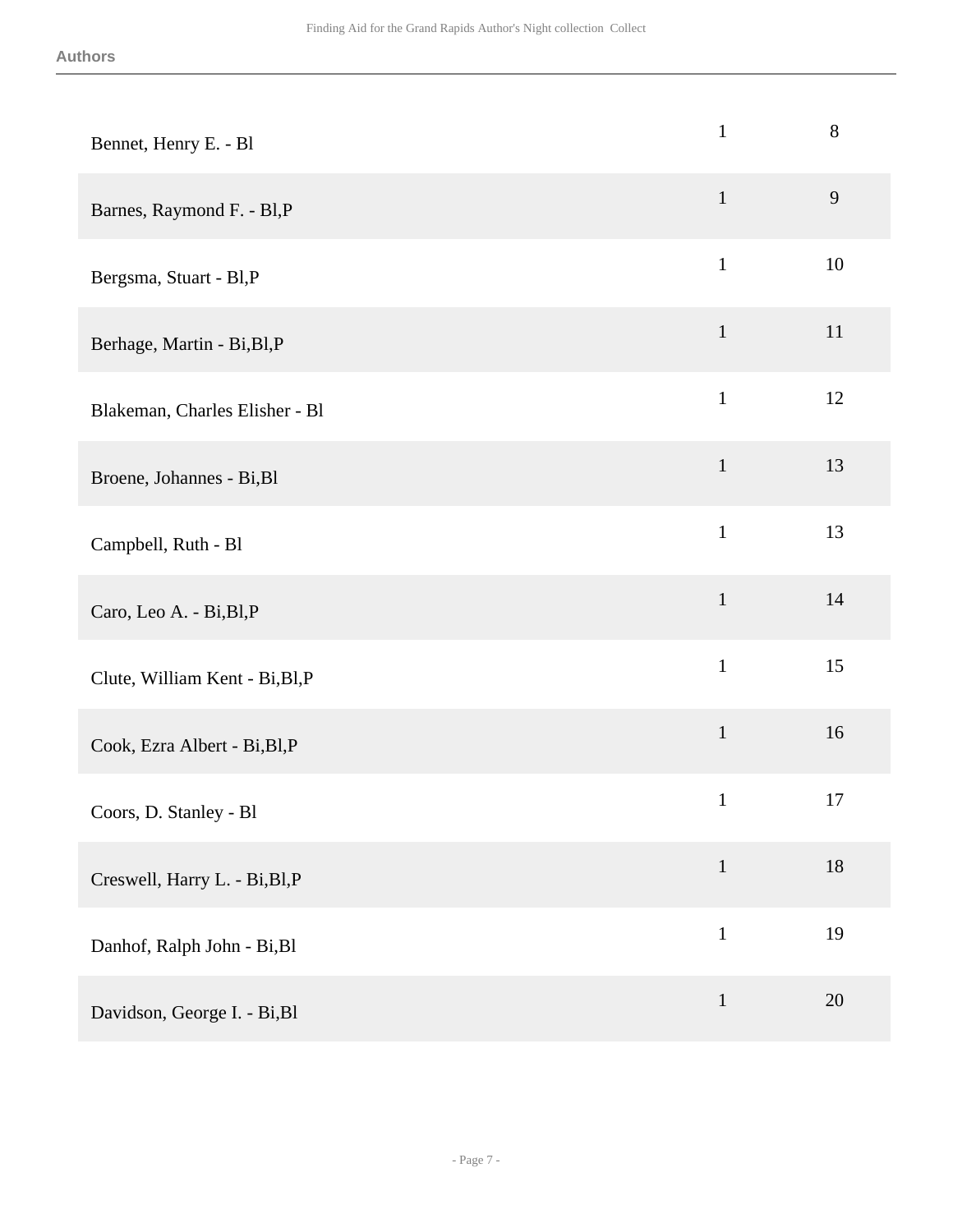| $\mathbf{1}$ | 21 |
|--------------|----|
| $\mathbf{1}$ | 22 |
| $\mathbf{1}$ | 23 |
| $\mathbf{1}$ | 24 |
| $\mathbf{1}$ | 24 |
| $\mathbf{1}$ | 24 |
| $\mathbf{1}$ | 25 |
| $\mathbf{1}$ | 26 |
| $\mathbf{1}$ | 27 |
| $\mathbf 1$  | 28 |
| $\,1$        | 29 |
| $\mathbf{1}$ | 29 |
| $\mathbf{1}$ | 29 |
| $\mathbf{1}$ | 30 |
|              |    |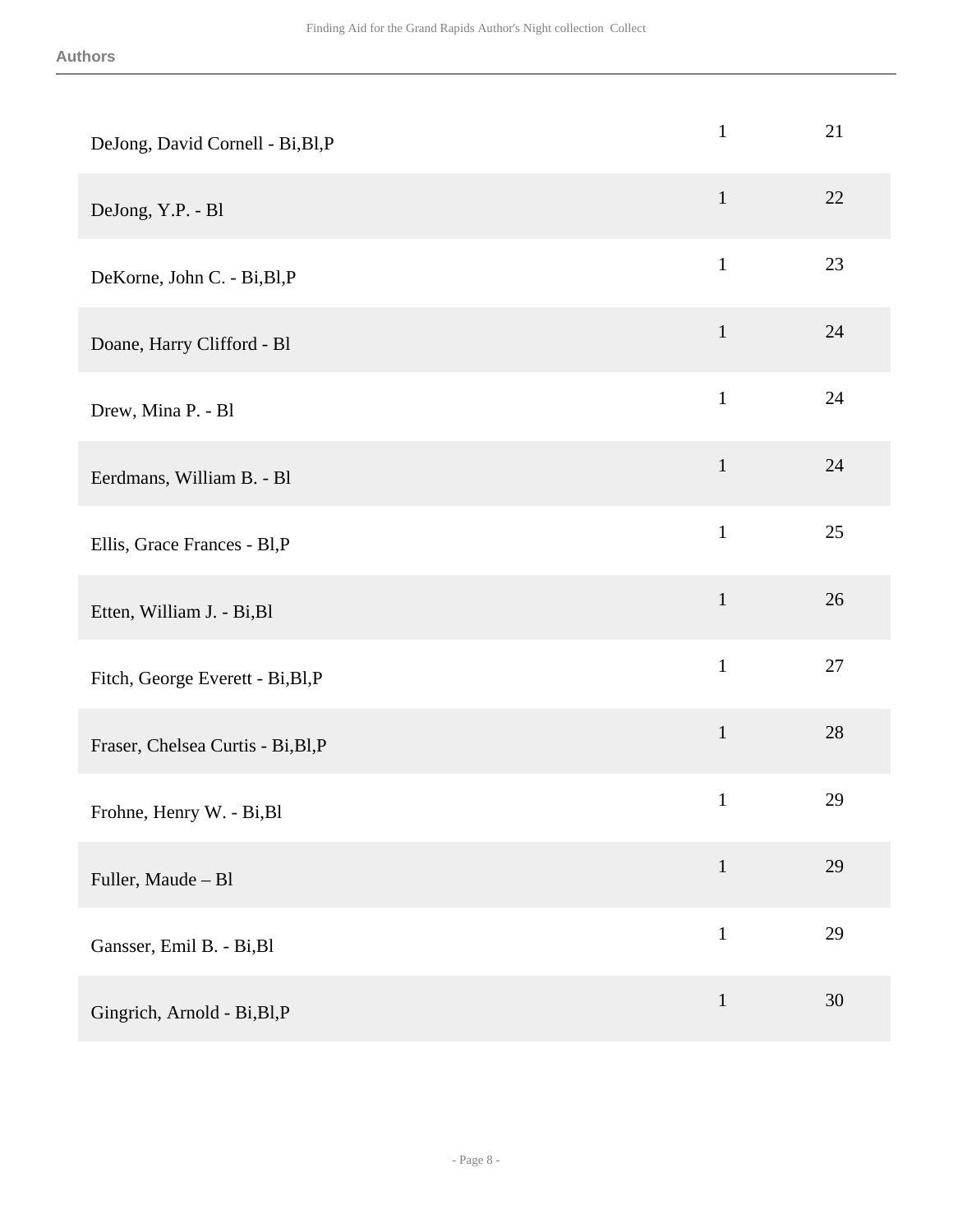| Glass, Harry - Bl                   | $\mathbf{1}$ | 31 |
|-------------------------------------|--------------|----|
| Hamilton, Claude Tuttle - Bi, Bl, P | $\mathbf{1}$ | 32 |
| Harris, Hugh King - Bl              | $\mathbf{1}$ | 33 |
| Hefferan, Mary - Bl                 | $\mathbf{1}$ | 33 |
| Heyns, William - Bl                 | $\mathbf{1}$ | 33 |
| Hinsdale, Mary Louise - Bi, Bl, P   | $\mathbf{1}$ | 34 |
| Hoeksema, Herman - Bi, Bl, P*       | $\mathbf{1}$ | 35 |
| Hoekstra, Peter - Bi, Bl, P         | $\mathbf{1}$ | 36 |
| Hollister, Paul - Bl                | $\mathbf{1}$ | 37 |
| Holmes, Arthur Harold - Bi, Bl, P   | $\mathbf 1$  | 38 |
| Hopkins, Cornelia R. - Bl           | $\mathbf 1$  | 39 |
| Hyer, Helen von Kolnitz - Bl        | $1\,$        | 39 |
| Jewell, Eupemia S. - Bl             | $\,1\,$      | 39 |
| Jewett, Xisra Hooper - Bi, Bl, P    | $1\,$        | 40 |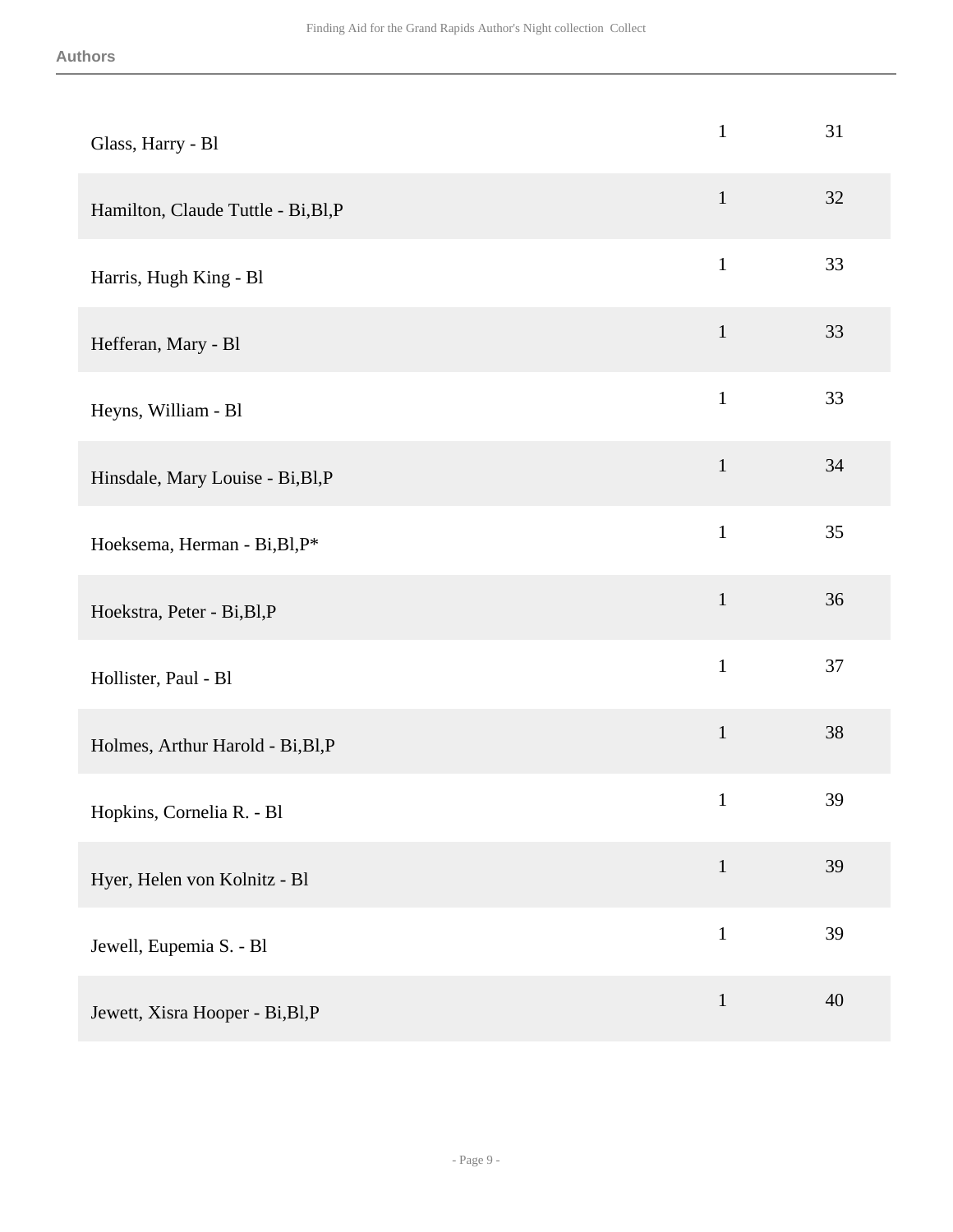| Johnson, Axel Petrus - Bl,P      | $\mathbf{1}$ | 41 |
|----------------------------------|--------------|----|
| Johnson, George F. - - Bi, Bl, P | $\mathbf{1}$ | 42 |
| Jonker, Peter - Bi, Bl, P        | $\mathbf{1}$ | 43 |
| Keck, Christine M - Bl           | $\mathbf{1}$ | 44 |
| Kelsey, Charles B. - Bi, Bl      | $\mathbf{1}$ | 44 |
| Kerwin, Marjorie W. - Bl         | $\mathbf{1}$ | 44 |
| Kirkpatrick, Arthur - Bi, Bl, P  | $\mathbf{1}$ | 45 |
| Klok, John A. - Bl               | $\mathbf 1$  | 46 |
| Klyse, Elizabeth - Bl            | $\mathbf 1$  | 46 |
| Kuiper, Barend Klaas - Bi, Bl    | $\mathbf 1$  | 46 |
| Livingston, Luther Samuel - Bl   | $\mathbf{1}$ | 46 |
| Mary Elizabeth - Bl              | $\mathbf{1}$ | 46 |
| Masselink, William - Bl          | $\,1$        | 46 |
| Matson, Norman Hughes - Bl       | $\mathbf{1}$ | 46 |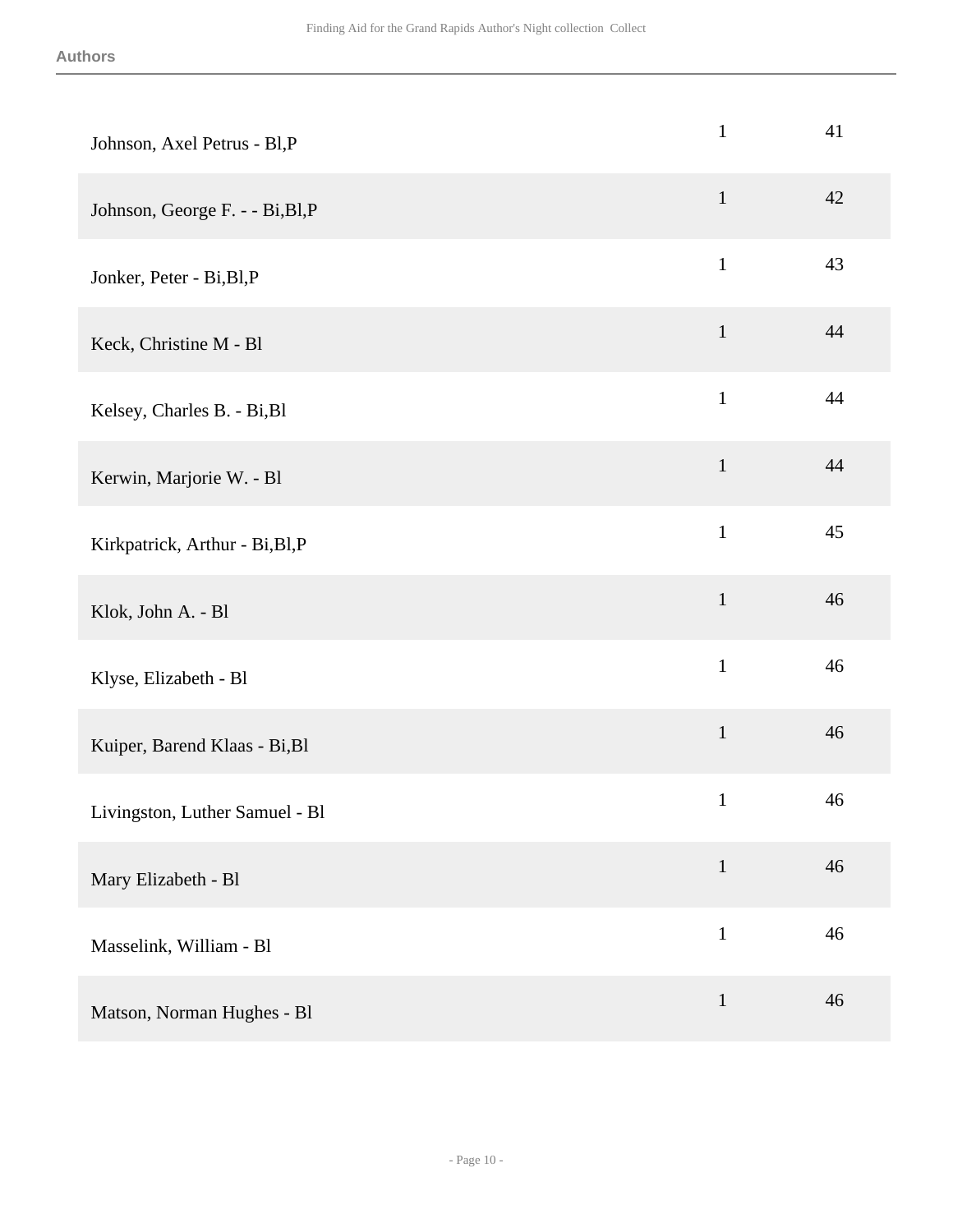| McKee, Florence Alfleda - Bi, Bl, P      | $\mathbf{1}$ | 47 |
|------------------------------------------|--------------|----|
| Meeter, H. Henry - Bl                    | $\mathbf{1}$ | 48 |
| Meyer, Arthur - Bl,P                     | $\mathbf{1}$ | 49 |
| Mills, Charles Frances Henry - Bi, Bl, P | $\mathbf 1$  | 50 |
| Moore, Ellen Lenora - Bi, Bl, P          | $\mathbf{1}$ | 51 |
| Muir, Elizabeth McCreath - Bi, Bl, P     | $\mathbf{1}$ | 52 |
| Murphy, Claudia Q. - Bi, Bl, P           | $\mathbf{1}$ | 53 |
| Murphy, George Alphonsus - Bi, Bl, P     | $\mathbf{1}$ | 54 |
| Needham, Mary Master - Bl                | $\mathbf{1}$ | 55 |
| Okma, David A. - Bl                      | $\mathbf 1$  | 55 |
| Orton, Helen Fyller - Bl,P               | $\mathbf{1}$ | 56 |
| Perkins, Willia Barnes - Bl              | $\mathbf{1}$ | 57 |
| Ranck, Samuel H. - Bi, Bl                | $\,1\,$      | 57 |
| Randall, John Herman - Bl                | $\mathbf{1}$ | 57 |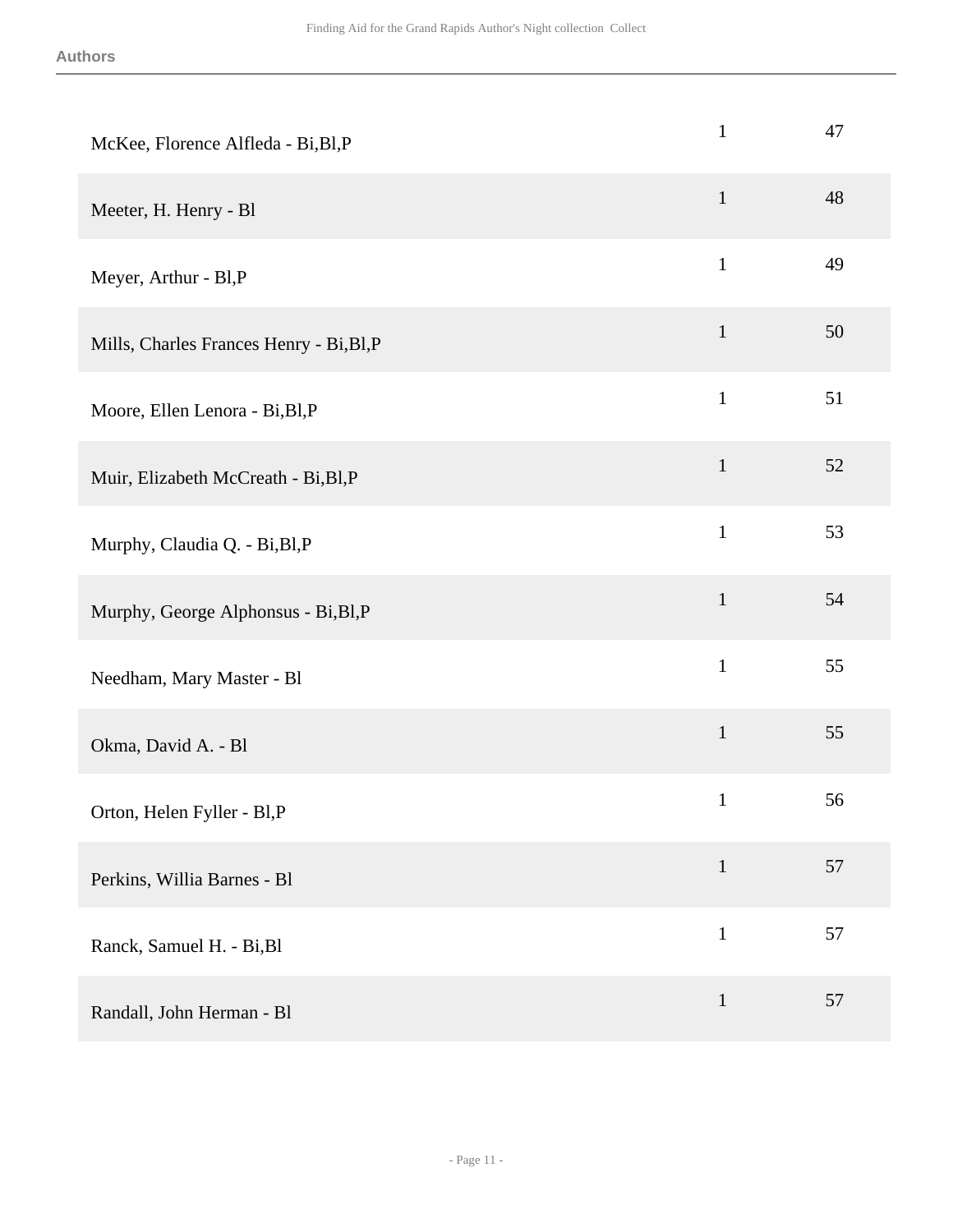| Rawlinson, Eleanor - Bi, Bl, P      | $\mathbf{1}$ | 58 |
|-------------------------------------|--------------|----|
| Rhea, Charlotte Calkins - Bi, Bl, P | $\mathbf{1}$ | 59 |
| Rooks, Albert J. - Bl               | $\mathbf{1}$ | 60 |
| Schmidt, Walter Karl - Bl,P         | $\mathbf{1}$ | 61 |
| Sparks, Frank Melville - Bl         | $\mathbf{1}$ | 62 |
| Sigler, Lou Irwin - Bl              | $\mathbf{1}$ | 62 |
| Sironen, Marta K. - Bi, Bl, P       | $\mathbf{1}$ | 63 |
| Slootmacher, Wilhelmina - Bi, Bl, P | $\mathbf{1}$ | 64 |
| Sprietsma, Henry Cargill - Bl       | $\mathbf{1}$ | 65 |
| Stillman, Charles C - Bl            | $\mathbf{1}$ | 65 |
| Strahan, Margaret - Bl*             | $\mathbf{1}$ | 65 |
| Stuart, William - Bl                | $\mathbf{1}$ | 65 |
| Stinchomb, Mrs. Hogue - Bl          | $\,1$        | 65 |
| Symanski, Alan E - Bi, Bl, P        | $\mathbf{1}$ | 66 |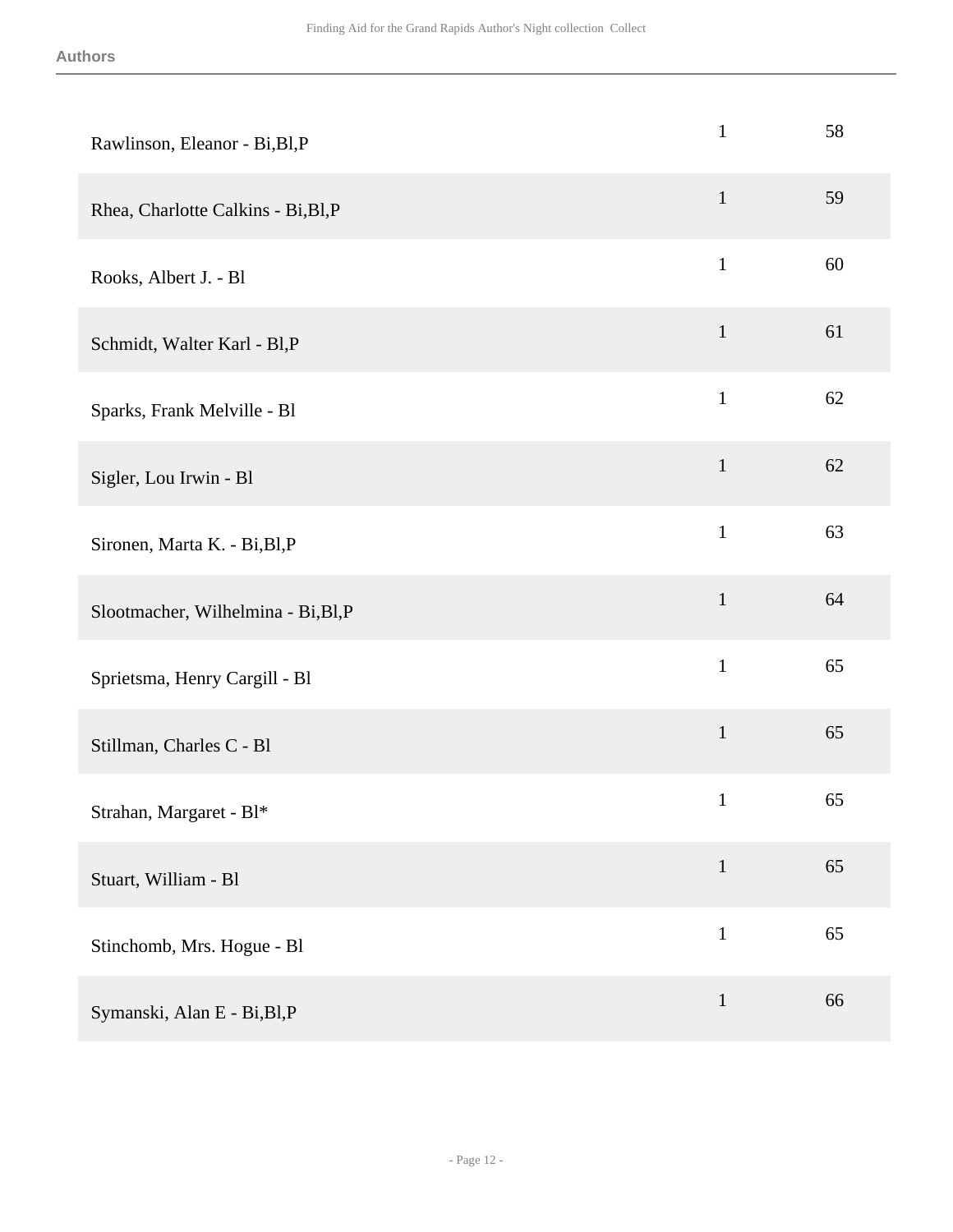| Tateum, William Aldrich - Bi, Bl, P  | $\mathbf{1}$ | 67 |
|--------------------------------------|--------------|----|
| Taylor, Claude Othello - Bi, Bl, P   | $\mathbf{1}$ | 68 |
| Thomas, Letta Eulalia - Bi, Bl, P    | $\mathbf{1}$ | 69 |
| Tuthill, Victor M. - Bi, Bl, P       | $1\,$        | 70 |
| Van Andel, Henry J.G. - Bl           | $\mathbf{1}$ | 71 |
| Van Baalen, Jan Karel - Bl           | $\mathbf{1}$ | 71 |
| Van Haitsma, John Peter - Bl         | $\mathbf{1}$ | 71 |
| Van Wyck, William P. - Bl            | $\mathbf{1}$ | 71 |
| Vandenberg, Arthur H. - Bl           | $\mathbf{1}$ | 71 |
| Vander Velde, Alice - Bi, Bl         | $\mathbf{1}$ | 71 |
| Vander Velde, Lewis G. - Bi, Bl      | $\mathbf{1}$ | 71 |
| Vander Wood, Able - Bl               | $\mathbf{1}$ | 71 |
| Versluis, Edith Mary Wilcox - Bi, Bl | $\mathbf{1}$ | 71 |
| Volbeda, Samuel - Bl                 | $\mathbf{1}$ | 71 |